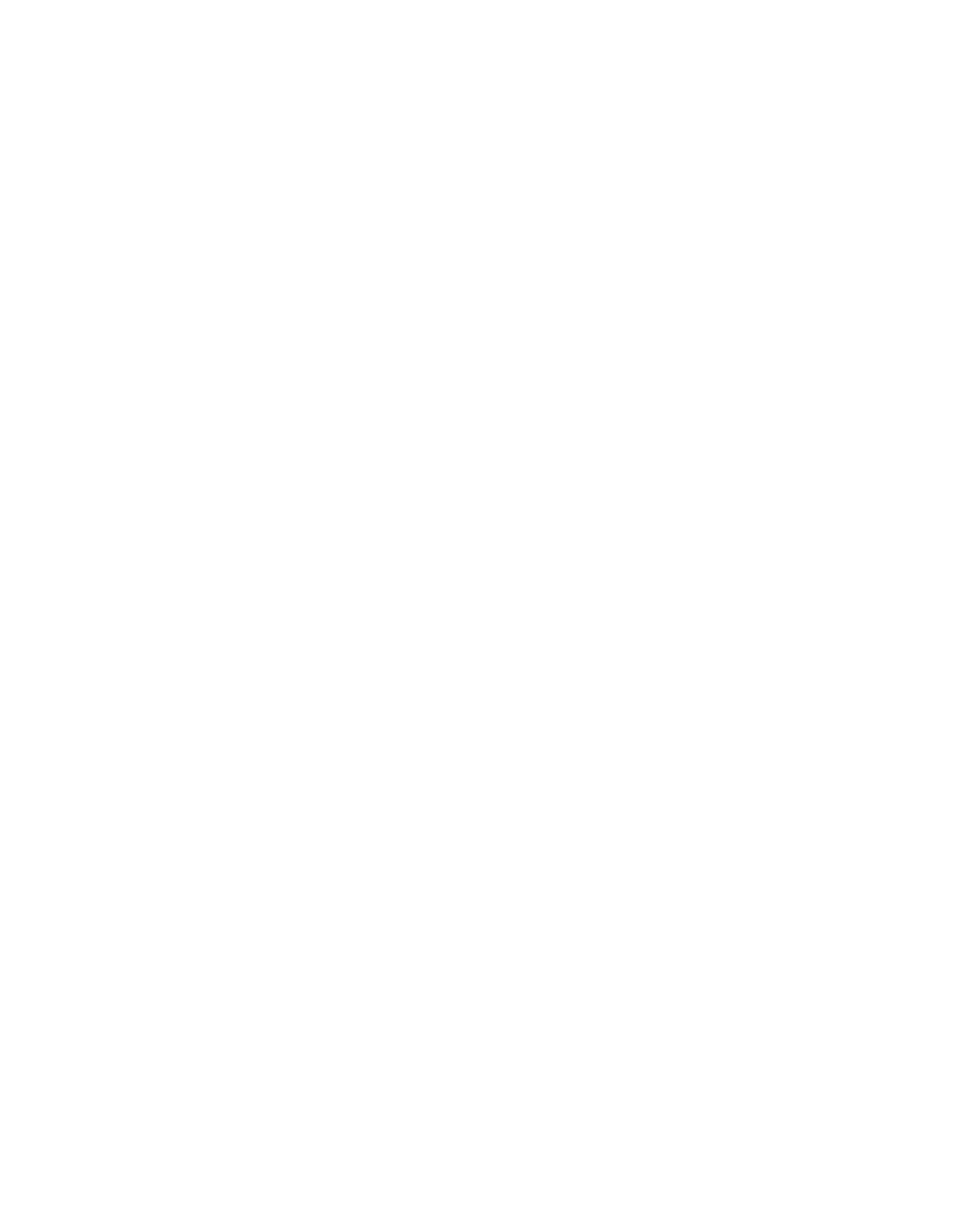

#### **Non-Discrimination Notice**

Western Suffolk BOCES does not discriminate on the basis of age, religion, creed, ethnic origin, national origin, marital status, race, color, gender, sexual orientation, veteran status, weight, disability or handicap in the educational programs or activities it operates and provides equal access to the Boy Scouts and other designated youth groups. This policy of non-discrimination includes the recruitment, hiring and advancement of employees; salaries, pay and other benefits; counseling services to students; student access to course offerings; lawful political activities; educational programs and other activities; and the business activities of the Board. Those intending to file a grievance due to alleged discrimination must follow the grievance procedure as established by the BOCES in policies 5122, 6560 and 6211. Inquiries concerning the application of regulations prohibiting discrimination may refer to the BOCES Compliance Officer, Hugh Gigante, who may be contacted at 507 [Deer Park Rd., PO Box 80](mailto:hgigante@wsboces.org)07, Huntington Station, NY 11746-9007; or  $(631)$ -549-4900, ext. 204; or email hgigante@wsboces.org Or, inquiries may be made by contacting the Office for Civil Rights at NY Office for Civil [Rights, U.S. Dep](mailto:646-428-3900)artment of [Educa](tel:646-428-3843)tion, 32 [Old Slip, 26th F](tel:800-877-8339)loor, N[ew York, NY 10005-2500;](mailto:OCR.NewYork@ed.gov) or call 646-428-3900; or fax [646-428-](tel:646-428-3843) 3[843; or TDD 800-877-8339; or email OCR.NewYork@ed.gov o](http://www2.ed.gov/about/offices/list/ocr/complaintintro.html)r file form at http://www2.ed.gov/about/offices/list/ocr/complaintintro.html

#### **Family Education Rights and Privacy Act of 1974 (FERPA)**

This is to advise you of your rights with respect to your school records, pursuant to the federal FERPA. FERPA clearly specifies that information about students, other than directory information, will not be made available without going through specified procedures, except to the extent FERPA authorizes disclosure without consent i.e. to school officials with legitimate educational interests. Directory information includes name, community in which a student resides and name of the program student attends. Normally, this information would be released in a program yearbook, in BOCES newsletters, on BOCES websites, or in a story to local districts or local newspapers concerning a special event or honor which has occurred or will occur in a program of Western Suffolk BOCES. You may object to the release of such information by writing to Records Access Officer, PO Box 8007, Huntington Station, NY 11746- 9007.

#### **Inspection and Copying of Western Suffolk BOCES Records**

Students 18 years of age or older have a right to inspect and review official records, files and data which constitute a student's cumulative record folder and are intended for school use or for use by others outside the school or school system. Specifically included are academic work completed, attendance data, health data and other comparable information of a directory nature.

 Questions concerning the procedure to be followed when requesting a hearing to challenge the content of the records are to be directed to the appropriate principal of adult education at Western Suffolk BOCES.

 Student records, and any material contained therein which is personally identifiable, are confidential and may not be released or made available without the written consent of the student. Exceptions to this rule include school employees and officials and certain state and federal officials, who have a legitimate educational need for access to records.

 You have a right to file a complaint concerning alleged failures by Western Suffolk BOCES to comply with the requirements of FERPA to Family Policy Compliance Office; US Department of Education; 400 Maryland Avenue, SW; Washington, DC 20202-5920.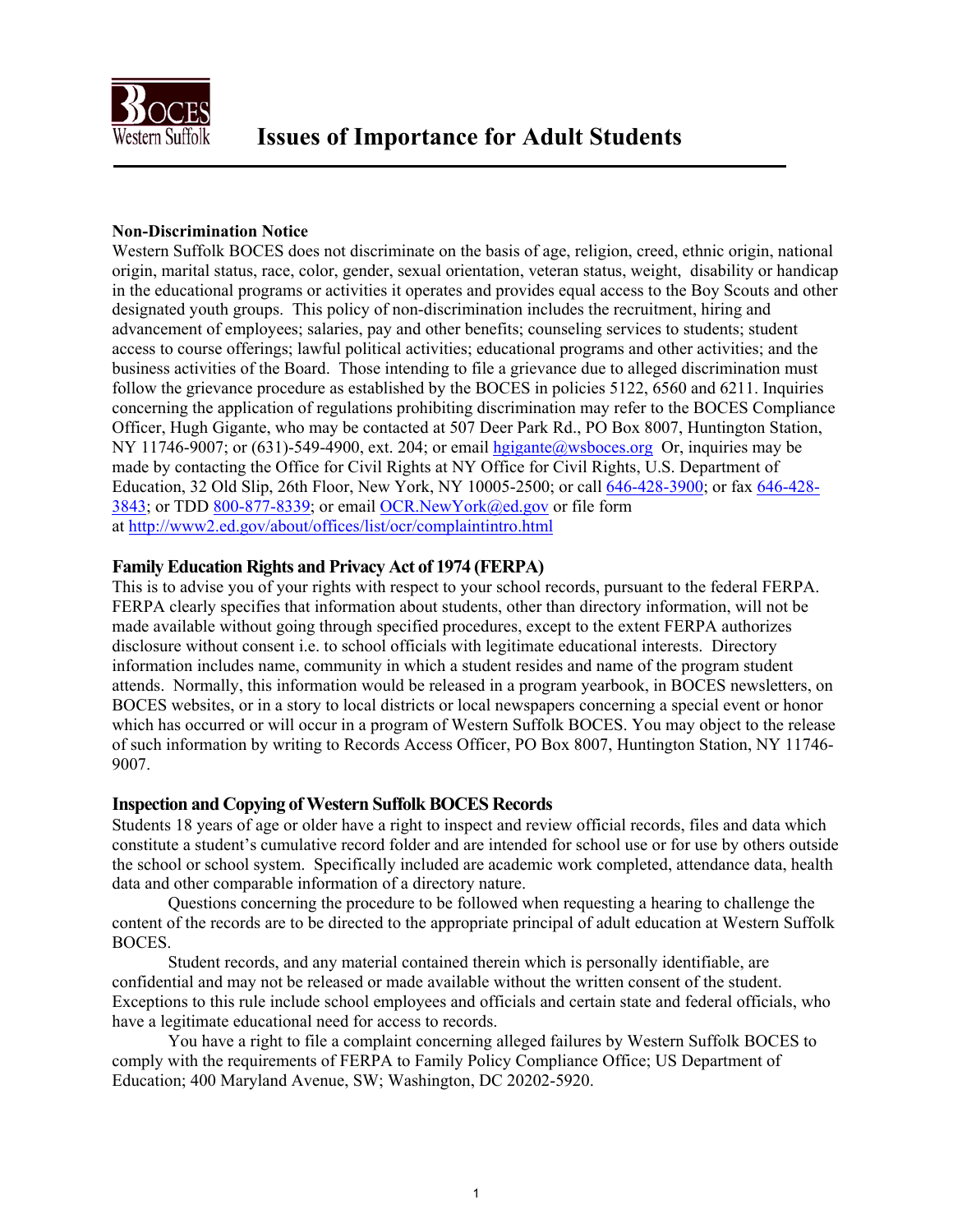#### **Use of Telephone/Email/Computer Network (excerpt from Policy # 7171)**

The BOCES telephone lines and computer networks are proprietary communication systems to which employees and students are permitted access. Employees and students should have no expectation of privacy. BOCES has access to all Internet activities that are sent and received. Messages relating to or in support of illegal activities may be reported to the authorities. Messages may be reviewed by the system administration to insure appropriate use. BOCES reserves the right to access and view any material transmitted or stored on district equipment or any material used in conjunction with BOCES telephone lines and/or computer networks.

#### **Interrogation and Searches (excerpt from Policy # 6230)**

School lockers, desks, and other school storage places are not the private property of students but the property of the BOCES. As such, lockers may be opened and subject to inspection from time to time by school officials.

#### **Pesticide Notification**

Section 409H of the Education Law requires us to advise you of the following:

 Pesticide products may be used periodically throughout the school year. BOCES is required to maintain a list of students who wish to receive written notice (48 hours in advance) that BOCES plans to apply pesticides within a 72-hour period preceding a school day. For further information or to place your name on the above-mentioned list please send a letter including your name, address and the specific school for which you are requesting notification to: Emmett Urban, WS BOCES Pesticide Representative, PO Box 8007, Huntington Station, NY 11746-9007.

#### **Asbestos Inspection**

Western Suffolk BOCES maintains an asbestos management plan and a calendar of planned asbestos inspections. Those plus any response actions and post-response actions are available in the BOCES Maintenance & Operations Office, 762 Deer Park Rd., Dix Hills, NY.

#### **School Closings**

Students should make no assumption to influence arrival time. BOCES sends/posts delays/closing information to various outlets with the awareness that any one avenue may experience a glitch in its system beyond BOCES' control. Students can learn and **should be prepared to check** about school delays/closings from the media outlets listed below. It is each student's responsibility to check. Messages are sent to:

| <b>Television:</b> | News12             |
|--------------------|--------------------|
| Internet:          | www.news12.com     |
|                    | www.newsday.com    |
|                    | www.wsboces.org    |
|                    | www.wilsontech.org |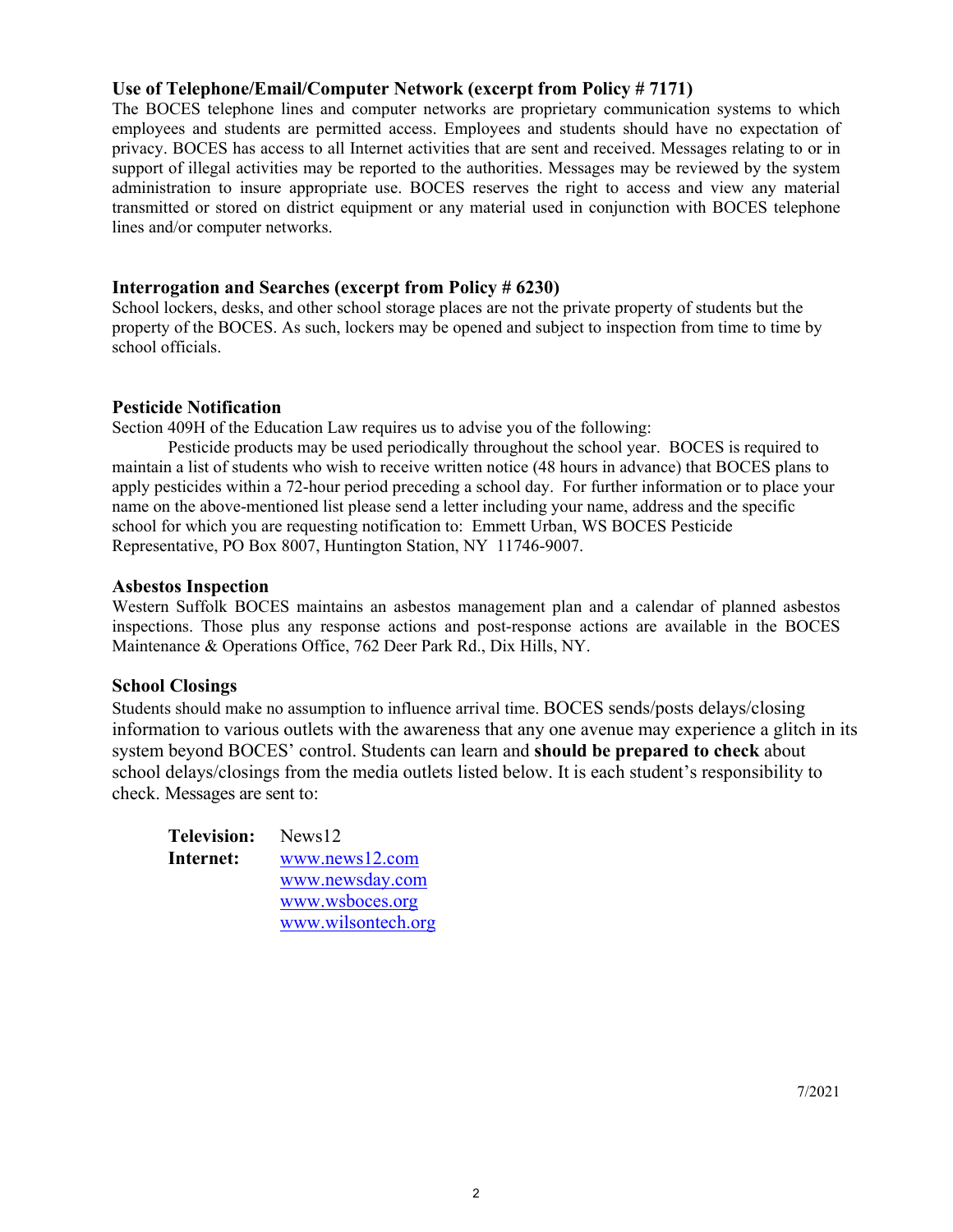

## **Code of Conduct (for Adult Students)**

The BOCES is committed to providing a safe and orderly educational environment where students receive and BOCES personnel deliver quality educational services without disruption or interference. The BOCES is also committed to maintaining a climate of mutual respect and dignity in the schools to promote learning within a safe environment. Responsible behavior by students, teachers, other BOCES personnel, parents and other visitors is essential to achieving these goals.

 The Western Suffolk BOCES Board has a long-standing set of expectations for conduct on school property and at school functions. These expectations are based on the principles of civility, mutual respect, citizenship, character, tolerance, and honesty and integrity. BOCES is committed to provide training to all employees to help prevent and respond to incidents directed at students that are committed by students or school employees on school property or at school functions including but not limited to discrimination, harassment, intimidation and bullying based on a person's actual or perceived race, color, weight, national origin, ethnic group, religion, religious practices, disability, sexual orientation, or gender. The Board also recognizes the need for prompt notification of local law enforcement agencies when a violation of the Code of Conduct is believed to constitute criminal conduct.

 Unless otherwise indicated, this Code applies to all students, school personnel, and visitors when on school property or attending a school function.

#### **V. STUDENT DRESS CODE**

All students are expected to give proper attention to personal cleanliness and to dress appropriately while on school property and at school functions. Students have the primary responsibility for acceptable student dress and appearance. Teachers will review with students the attire and accessories that are acceptable and what are unacceptable within the context of their class/program. Teachers and all other BOCES personnel should reinforce acceptable student dress and help students develop an understanding of appropriate appearance in the work setting.

A student's dress, grooming and appearance shall:

- Be safe, appropriate, and not interfere with school activities or be disruptive to or interfere with the educational process.
- Not include items that contain inappropriate symbolism, especially that which discriminates against others based on race, color, weight, national origin, ethnic group, religion, religious practice, gender, sexual orientation or disability.
- Include footwear at all times. Footwear that is a safety hazard will not be allowed.
- Not include hats, "do rags," bandanas, or other types of headwear except for approved medical and/or religious purposes or where authorized by the building administrator.
- Not include items that are vulgar, obscene lewd, profane or libelous or denigrate others on account of race, color, weight, national origin, ethnic group, religion, religious practice, gender, sexual orientation or disability.
- Not include items that promote and/or endorse the use of alcohol, tobacco or illegal drugs and/or encourage or incite illegal activities or violent activities or the violation of law or school policy or regulations.
- Not include any attire or accessory whose color or emblem is worn specifically for the purpose of promoting or reflecting membership in a gang, subgroup of a gang, or any suspected gang.
- Not include any attire or accessory that is potentially dangerous to others.

 The appropriate principal or his or her designee shall be responsible for informing all staff and students of the student dress code.

Students who violate the student dress code shall be required to modify their appearance. Any student who refuses to do so shall be subject to the established consequences. Any student who repeatedly fails to comply with the dress code shall be subject to additional consequences pursuant to the Code of Conduct.

#### **VI. PROHIBITED STUDENT CONDUCT AND DISCIPLINARY CONSEQUENCES**

Prohibited conduct includes discrimination and harassment, bullying and /or discrimination against any student or employee on school property or at a school function that creates a hostile environment by conduct or by threats, intimidation or abuse including cyberbullying as defined in this Code of Conduct that either has or would have the effect of unreasonably and substantially interfering with a student's educational performance, opportunities or benefits

.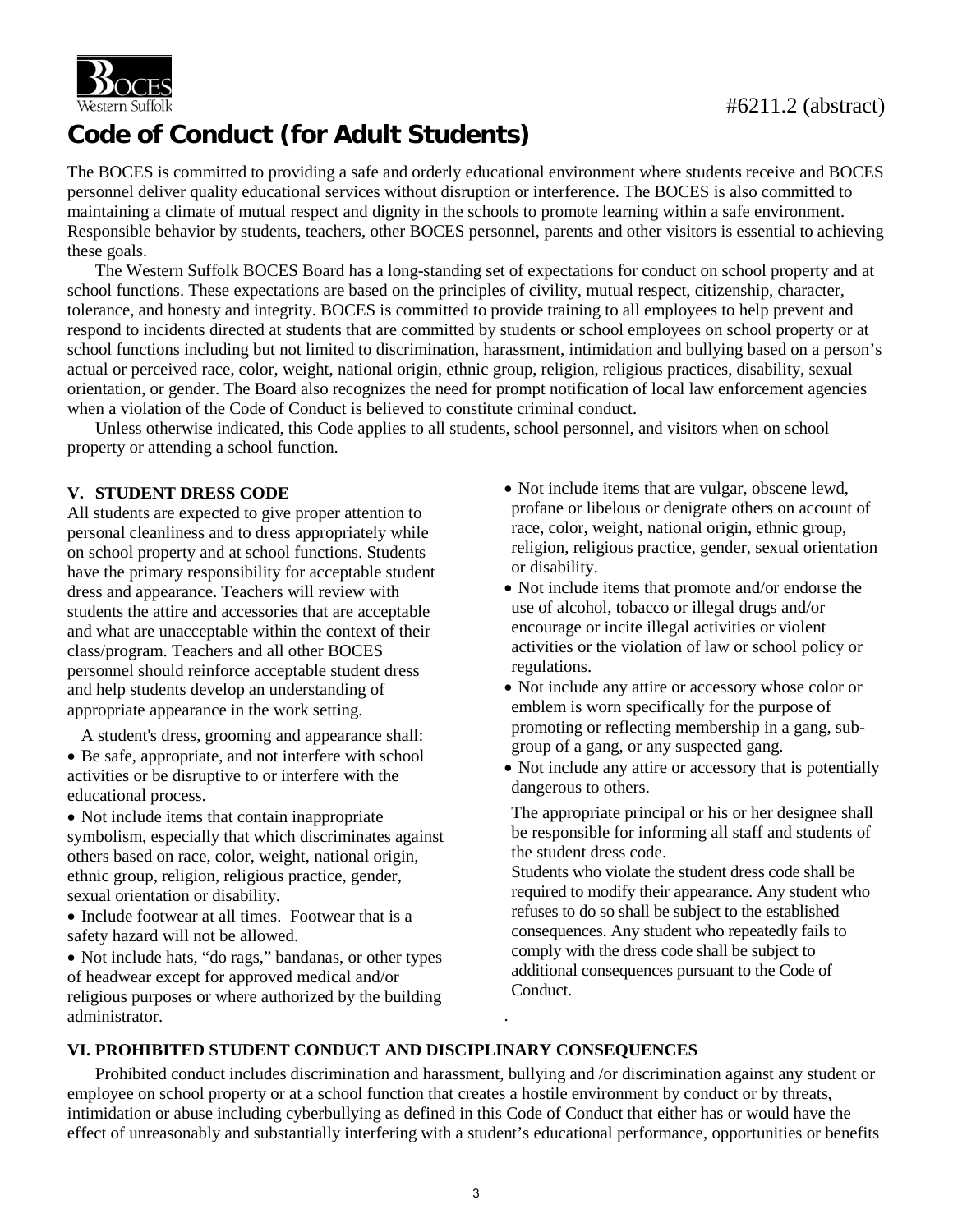or mental, emotional and/or physical well-being including conduct, threats intimidation or abuse that reasonably causes or would reasonably be expected to cause emotional harm or physical injury to a student or to cause a student to fear for his or her physical safety. This prohibited conduct extends to incidents that occur off school property where such acts create or would foreseeably create a risk of substantial disruption within the school environment, where it is foreseeable that the conduct, threats intimidation or abuse, inclusive of verbal and non-verbal actions, might reach school property. This conduct is inclusive of, but not limited to acts based on a person's actual or perceived race, color, weight, national origin, ethnic group, religion, religious practices, disability, sexual orientation, gender or sex as defined by this code of conduct.

 Students should report immediately, either oral or written, to their evening supervisor or appropriate principal or any other school employee any known incident(s) of harassment, intimidation, bullying, discrimination by students or employees on school property or at a school function. When such incidents are reported, BOCES will follow specific steps described in Policy 6560. The infractions have been categorized as minor, serious, and major infraction with the understanding that an infraction is assessed on an individual basis to determine the circumstances of the incident and may escalate to a higher level based on its repetitive or persistent nature. Retaliation against anyone who, in good faith reports or assists in the investigation of harassment, bullying and/or discrimination is prohibited.

 Students who violate the Code of Conduct will be subject to disciplinary action based on the following. Note: Discipline procedures for adults in BOCES full-time programs are also described in the handbooks for each program.

#### **A. Minor Infractions and Consequences**

#### **1) Minor Infractions**

- Engaging in any willful act which interferes with the operation of the class, school or school function
- Making unreasonable noise
- Using language or gestures that are profane, lewd, vulgar, abusive, teasing, or that incite others
- Rude or disrespectful behavior
- Misusing computer devices, including any unauthorized or inappropriate use of computers, software, or internet/intranet account; accessing inappropriate websites; or any other violation of the BOCES Internet use policy
- Defamation

#### **B. Serious Infractions and Consequences**

#### **1) Serious Infractions**

- Repeated or persistent minor infractions
- Misusing computer devices, including any unauthorized or inappropriate use of computers, software, or internet/intranet account; accessing inappropriate websites; or any other violation of the BOCES Internet use policy – serious incident
- Trespassing
- Harassment, intimidation, menacing, bullying, or cyberbullying– serious incident
- Academic misconduct including plagiarism, cheating, altering records, or assisting another student in any of the above actions

#### **1) Major Infractions**

- Repeated or persistent serious infractions
- Misusing computer devices, including any unauthorized or inappropriate use of computers,
- Discrimination
- Violation of dress code except those related to gang affiliation (see Major Infractions)
- Obstructing vehicular or pedestrian traffic
- **2) Disciplinary and Remedial Consequences for Minor Infractions include but are not limited to:**
- Verbal reprimand
- Written notification to appropriate principal
- Referral to appropriate human services agency
- - Sexual harassment or overt sexual behavior
	- Insubordination to any school/BOCES employee
	- Violation of safety procedures
	- Violating the civil rights of other students and/or school employees – serious incident
	- **2) Disciplinary and Remedial Consequences for Serious Infractions include but are not limited to:**
	- Requirement for reimbursement or restitution for damaged or stolen property
	- Referral to appropriate human services agency
	- Referral to evening supervisor or appropriate principal

#### **C. Major Infractions and Consequences**

software, or internet/intranet account; accessing inappropriate websites; or any other violation of the BOCES Internet use policy – major incident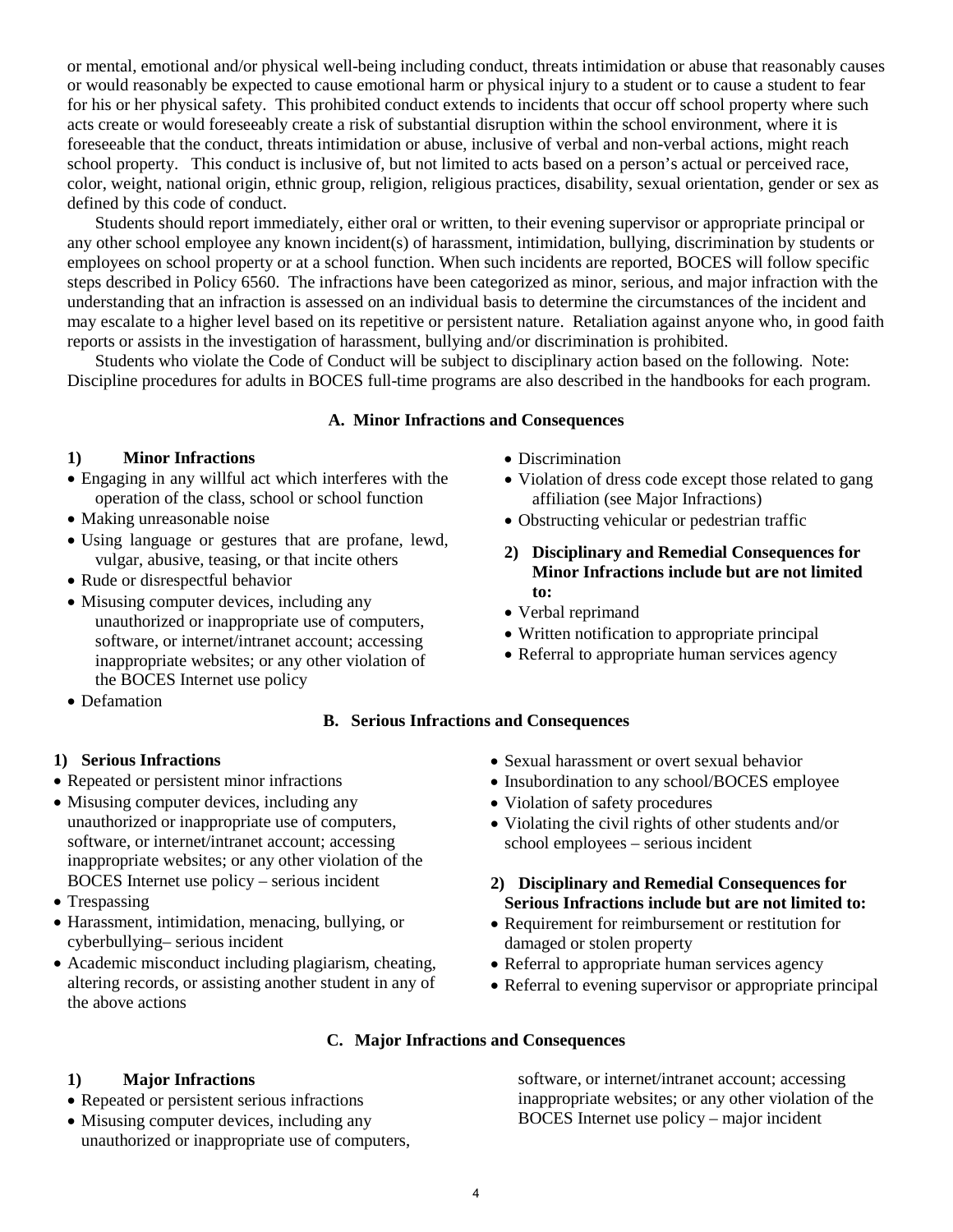- Possessing/stealing school/BOCES property or the property of another student, school/BOCES employee or any other person lawfully on school property or while attending a school function
- Harassment, intimidation, menacing, bullying, or cyberbullying– major incident
- Threats (verbal, written in any media including the Internet, or physical) to another student or school/BOCES employee
- Attempting to cause or intentionally or recklessly causing physical injury or serious physical injury to another with or without a weapon.
- Sexual offenses including inappropriate contact with no forcible compulsion
- Assault with physical injury
- Robbery
- Reckless endangerment
- Use, display or possession of a weapon<sup>\*</sup> or any other item, material, chemical or fluid which could be used as a dangerous or deadly instrument or weapon
- Intentionally damaging or destroying the school/ BOCES property or the personal property of a student, a school/BOCES employee or any person lawfully on school property
- Displaying overt signs, including any attire or accessory, of gang affiliation, or engaging in gangrelated behaviors, that increase the level of conflict or violent behavior in the school or disrupt the educational process
- Possessing, consuming, selling, distributing or exchanging alcoholic beverages, illegal substances, controlled substances, synthetic cannabinoids, or offlabel use of any chemical, or being under the influence of any of the above.
- Inappropriately using or sharing prescription or overthe-counter drugs
- Initiating a bomb threat and/or report warning of fire or other catastrophe without valid cause; misuse of 911
- Inappropriately discharging and/or tampering with a fire extinguisher
- Committing an act of arson
- False fire alarm/smoke bombs, use of fireworks
- Endangering the health and safety of others
- Violating the civil rights of other students and/or school employees – major incident
- \*Pursuant to the Gun-Free School Act (P.L. 103-227, Section 8001.

#### **2) Disciplinary and Remedial Consequences for Major Infractions include but are not limited to:**

- Dismissal from class with no refund.
- Contact of appropriate law enforcement agency
- Permanent prohibition from entering school grounds or enrolling in any BOCES adult education program.
- Consequences for possession of a firearm shall be as described in Policy #6241
- Referral to appropriate human services agency.

#### **Environmental Remediation**

Beyond the individual-focused disciplinary and remedial responses discussed above, school-wide or environmental remediation can be an important tool to prevent discrimination, harassment, intimidation and bullying. Environmental remediation may include:

- Supervisory systems which empower school staff with prevention and intervention tools to address incidents of discrimination, harassment, intimidation and bullying.
- School and community surveys or other strategies for determining the conditions contributing to the relevant behavior.
- Adoption of a research-based, systematic harassment prevention programs.
- Modification of schedules
- Staff professional development

#### **VII. PHILOSOPHY AND PROCEDURES FOR APPLYING CONSEQUENCES**

Methods of student discipline vary in style and effectiveness. Discipline is most effective when it deals directly with the problem at the time and place it occurs, and in a way that students view as fair and impartial. While no single method of discipline is recommended or mandated, all discipline is to be humane and appropriate to the situation.

The appropriate principal or the evening supervisor must notify the appropriate local law enforcement agency of those Code violations that constitute a crime and substantially affect the order or security of a school as soon as practical.

*Copies of the entire Code of Conduct for Western Suffolk BOCES may be obtained from any Building Administrator, by calling (631) 549-4900, ext. 224, or by visiting our website at wsboces.org/policies*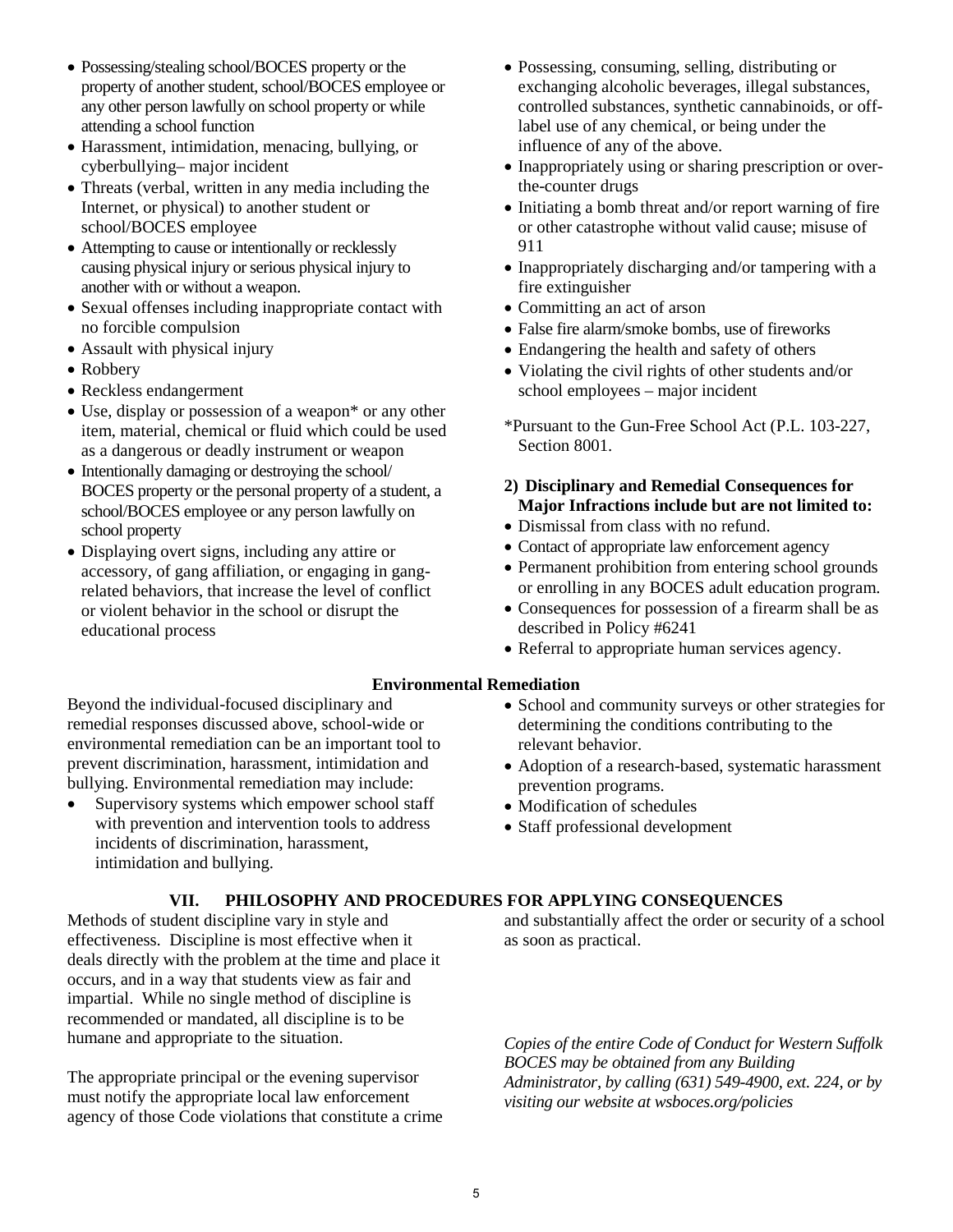

### **Ensuring our Schools are Free from Harassment/Intimidation/Bullying/Discrimination**

Western Suffolk BOCES condemns all harassment/intimidation/bullying/discrimination and further forbids all students and staff from engaging in such activities. The Board also strongly opposes any retaliatory behavior against complainants or any witnesses. The Board is committed to maintaining a learning environment that is free from all forms of harassment/intimidation/bullying/discrimination.

The Board recognizes that harassment/intimidation/bullying/discrimination can originate from a student, employee, a Board member or any non-employee volunteer who works subject to the control of school authorities. Conduct is deemed to be sexual harassment when it consists of unwelcome conduct of a sexual nature. Sexual harassment is not dependent upon the alleged harasser's intention. The Board recognizes that sexual harassment can originate from a person of either sex against a person of the opposite or same sex, and from peers as well as district employees or visitors.

The BOCES Compliance Officer, Hugh Gigante will oversee the implementation of procedures on reporting, investigating and remedying allegations of harassment/intimidation/bullying/discrimination. Dr. Gigante can be contacted at 507 Deer Park Rd., Dix Hills, NY 11746 or by calling 631-549-4900, ext. 204 or by email at hgigante@wsboces.org.

#### **Definitions**

For definitions of harassment, intimidation, bullying, and discrimination, see Policy 6211. References in this policy to harassment are intended to cover any and all forms of sexual harassment which is also described in Policy 6211.

#### **Procedures for Reporting**

- 1. Students who believe they have been subjected to harassment/intimidation/bullying/ discrimination are to report the incident immediately any school employee who will then be responsible to report it in accordance with this BOCES policy.
- 2. The building administrator shall notify the appropriate Executive Director who will in turn inform the Compliance Officer of all complaints. Should the building administrator be the alleged harasser, the report shall be made to a different administrator in the building or the appropriate Executive Director.
- 3. The student can pursue the complaint informally or file a formal written complaint (Attachment A).

#### **Upon Receiving a Complaint**

1. Upon receipt of a formal or informal complaint, a prompt, thorough and impartial investigation

of the allegations shall follow.

- 2. The Compliance Officer shall notify the student's home school district that a complaint has been lodged and indicate the procedure the agency is following and an estimated time frame for the investigation.
- 3. The Compliance Officer shall make the final report available to the district. Where possible, all reports of harassment/intimidation/bullying/ discrimination will be held in confidence, subject to all applicable laws and any relevant provisions found in the BOCES Policy Manual and collective bargaining agreements, provided they do not interfere with the district's ability to investigate or take corrective action on the complaint.

#### **Investigation of a Complaint**

- 1. All witnesses shall be interviewed.
- 2. Complainants and the accused are to be notified of the outcome of the investigation.

#### **Appeal Process**

If the complainant is dissatisfied with the resolution and desires that further investigation occur, the complainant will indicate such on the Appeal Form (Attachment B) to the District Superintendent or designee within 30 days of complainant's receipt of the final resolution report. The appeal must include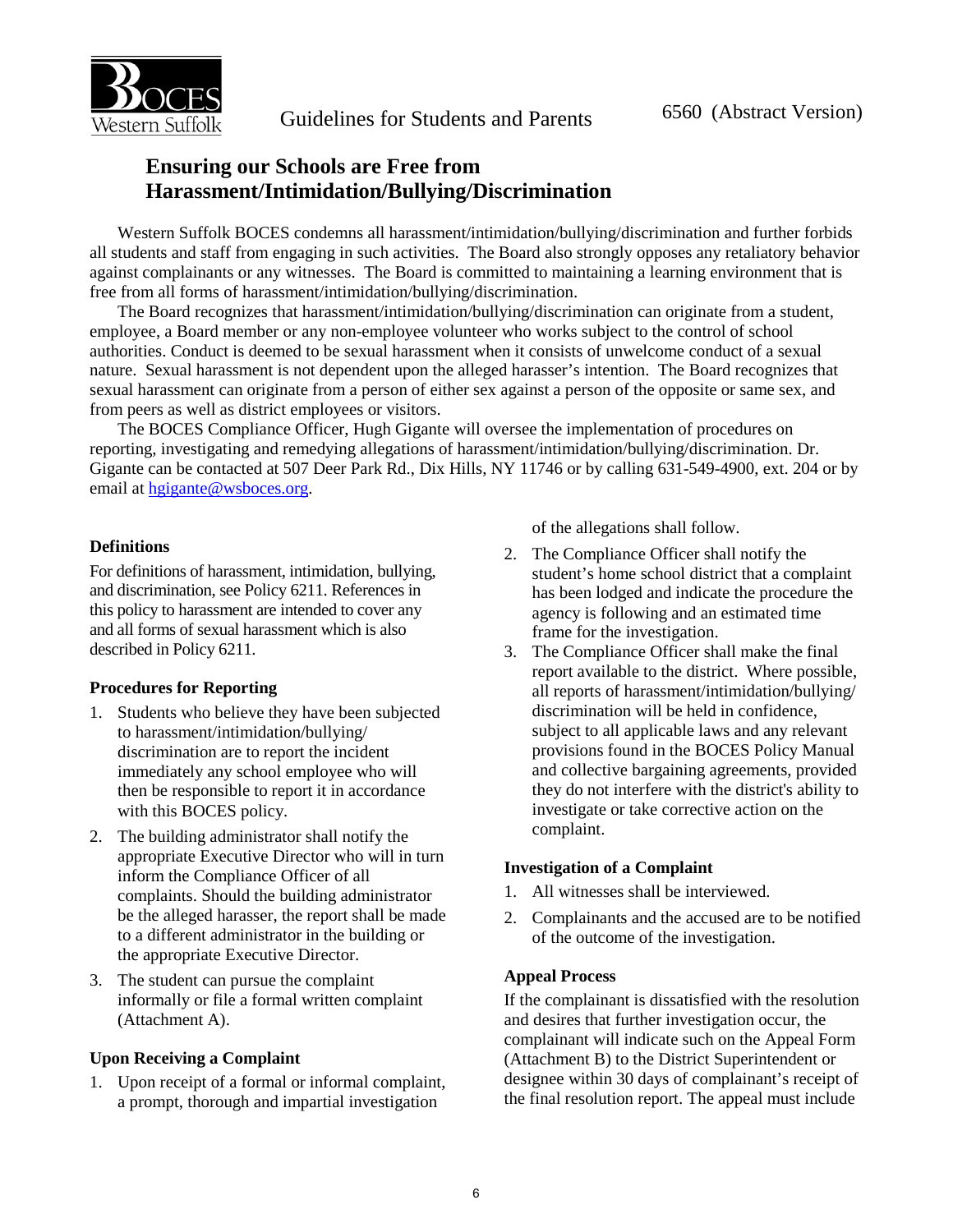a copy of the original complaint, all relevant reports, the specific action being appealed, and an explanation of why the complainant is appealing.

#### **Remedial Action**

If the investigation reveals that harassment/ intimidation/bullying/discrimination has occurred, appropriate sanctions will be imposed in a manner consistent with any applicable law, BOCES policies and regulations and collective bargaining agreements. This action shall be reasonably calculated to end the harassment/intimidation /bullying/discrimination, eliminate any hostile environment, create a more positive school culture and climate, prevent recurrence of the behavior, and ensure the safety of the student or students against whom such behavior was directed.

Depending on the gravity of the misconduct, sanctions may range from a warning, up to and including dismissal of an employee or suspension of a student. BOCES shall notify promptly appropriate law enforcement when it is believed that harassment/intimidation/bullying/ discrimination constitutes criminal conduct.

 Anyone subjecting complainants or witnesses to any form of retaliation will also be subject to disciplinary action in the manner prescribed by law and consistent with any applicable provisions in the BOCES policy manual or collective bargaining agreements.

#### **False Accusations**

False accusations of harassment/intimidation/ bullying/discrimination shall be subject to disciplinary action in the manner prescribed by law and consistent with any applicable provisions in the BOCES policy manual or collective bargaining agreements.

#### **Investigation in the Absence of a Complaint**

 The Board will, in the absence of a complainant's complaint, ensure that an investigation is commenced by the appropriate individuals, upon learning of, or having reason to suspect, the occurrence of harassment/ intimidation/bullying/discrimination.

#### **Age-Appropriate Student Training Regarding Harassment/Intimidation/Bullying/ Discrimination**

 The parent/guardian of BOCES students in half-day or full-day programs shall receive an abstract version of this policy annually. Ageappropriate training to prevent harassment/ intimidation/bullying/discrimination should be part of new student orientation and then should be conducted for all BOCES students in half-day and full-day programs periodically, thereafter. Training should include providing examples of what is and is not considered harassment/intimidation/bullying/ discrimination, procedures for registering a complaint and an explanation of what will occur when a complaint is received.

#### **Dignity Act Coordinator (DAC)**

 Each school's Dignity Act Coordinator (DAC) shall provide input on relevant training at each building level to raise awareness and sensitivity to potential acts of harassment/intimidation/bullying/ discrimination directed at students. See DAC description in Policy 6211.

*Copies of the entire policy and administrative regulations, including additional forms, for "Ensuring Our Schools are Free from Harassment/Intimidation/Bullying/Discrimination" may be obtained from any Building Administrator, by calling (631) 549-4900, ext. 224, or by visiting our website at www.wsboces.org/policies*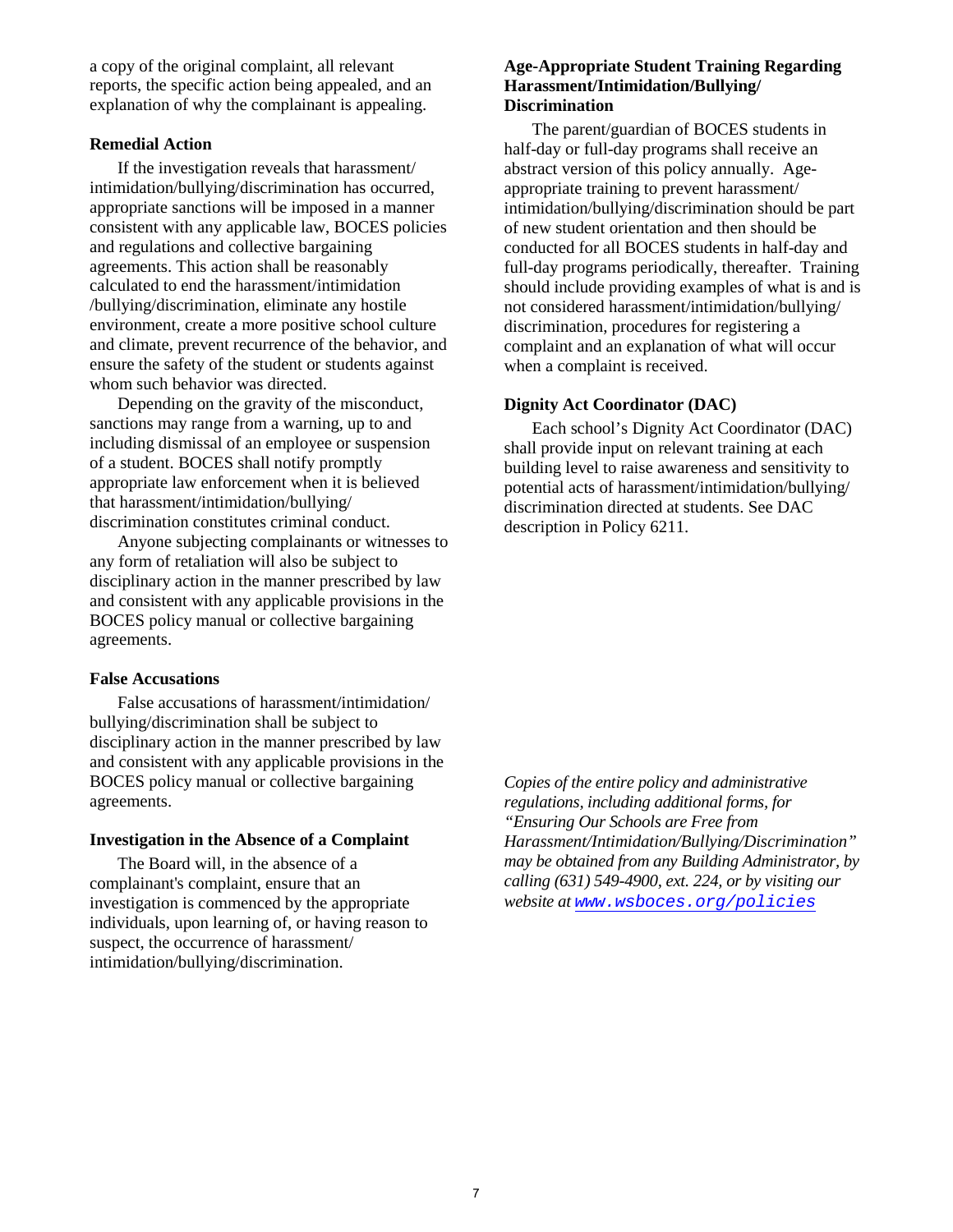#### **Attendance Plan**

To adequately address both the program needs and the individual needs of the diverse students attending the various adult career and technical education programs at Western Suffolk BOCES, the following Attendance Plan shall further the Board's objectives of regular attendance.

#### **Recording/Reporting (excused and unexcused student absences, tardiness and early departure)**

Attendance for class and clinical sessions is taken on an hourly basis or by scheduled session dependent upon specific program requirements.

 Each full-time program has specific attendance requirements that are described in each program's handbook. When appropriate, a student will be called in for a conference with a career counselor to discuss the pattern of his/her attendance. Teachers and administrators shall enforce attendance requirements to ensure programs meet rigorous academic standards.

All absences are recorded in the computer.

#### **Determining Recommendation for Certificate of Completion and/or Credential**

• **Part-Time Adult Programs**

 Unless superseded by requirements necessary for licensure/certification, Certificates of Completion for part-time Career & Technical Education Programs will be awarded to adult students at the last class at no cost to students who have successfully completed a course. To be eligible for a certificate, adult students must attend 80% of the class sessions (unless otherwise stipulated) and complete all other course requirements with a grade of 80% or above. Some programs have course-specific attendance requirements.

#### • **Full-Time Adult Programs**

 Unless superseded by licensure or certification requirements, Certificates of Completion and/or Credentials for full-time Career & Technical Education Programs will be awarded to adult students who have successfully met course objectives and met the individual program attendance and grade requirements as outlined in the student handbook for: Aircraft Maintenance Technology Automotive Technology Cosmetology Diagnostic Medical Sonography **Esthetics** Medical Assisting Nurse Assisting Practical Nursing Surgical Technology

#### **Incentives**

 The highest incentive for having students attend Adult Career and Technical Education programs at Western Suffolk BOCES is the awarding of a Certificate of Completion and/or Credential. A number of incentives are available for the purpose of maintaining a positive record of student attendance.

Students may also qualify for the attendance Honor Roll, National Vocational Technical Honor Society or Perfect Attendance recognition at graduation or program completion ceremonies.

#### **Sanctions**

 The most serious sanction shall be the withholding of a Certificate of Completion and/or Credential for those students with excessive absenteeism. Other sanctions include: removal/withdrawal from the program; recommendation of alternative courses of study; and/or recommendation of alternate day or evening program schedule.

Students with excessive absenteeism as described in the student handbook specific to each full-time program may be dismissed from the program.

#### **Supervision of the Register of Attendance and Administrative Oversight**

 The following administrators are responsible for the supervision of the register of attendance and for administrative oversight to analyze attendance data.

Overall responsibility for recording and reporting of attendees is assigned to the Executive Division Director.

| <b>Program/Building</b>    | Administrator              |
|----------------------------|----------------------------|
| Part-time Adult Career &   | Dr. Stephanie              |
| <b>Technical Education</b> | Engelmann - Principal      |
| Full-time Adult Career &   | Debra Montaruli –          |
| <b>Technical Education</b> | Principal                  |
| <b>Health Careers</b>      | Rosemary Nagler -          |
|                            | <b>Assistant Principal</b> |
| <b>AMT</b> for Adults      | Daniel Loughran            |
|                            | Principal                  |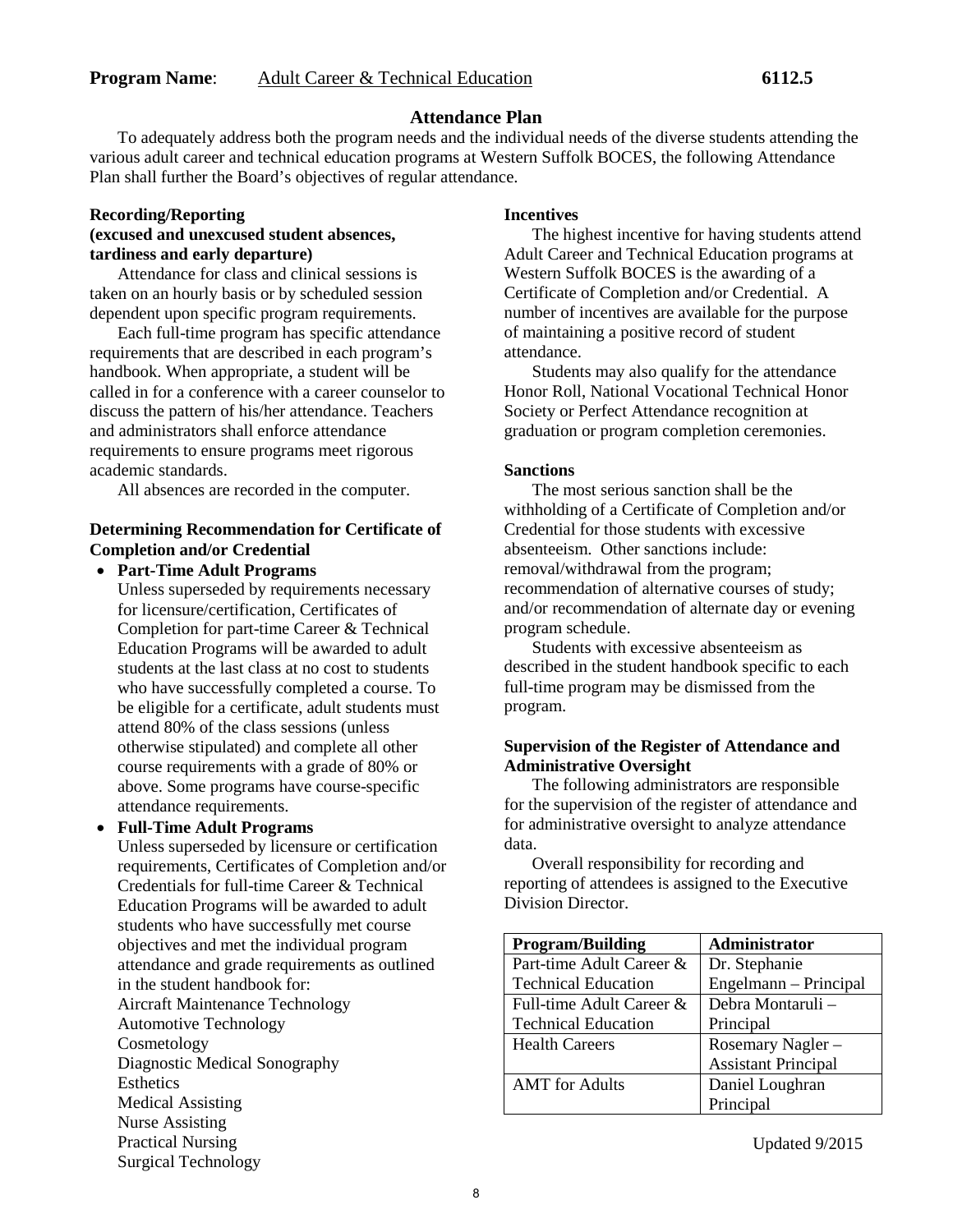#### **Attendance Plan**

To adequately address both the program needs and the individual needs of the diverse students attending the various adult literacy programs offered by Western Suffolk BOCES, the following Attendance Plan shall further the Board's objectives of regular attendance.

#### **Recording/Reporting (excused and unexcused student absences, tardiness and early departure)**

Attendance shall be taken on an hourly basis and recorded in tenths (1/10) of an hour.

#### **Reporting Absenteeism**

If a student is absent more than six consecutive hours in one week without prior notice as to the reason for the absence, contact is made by an adult career counselor/adult instructor to determine the reason for the absence. When necessary, a student will be called in for a conference with a career counselor/administrator to discuss the pattern of his/her attendance.

A computer printout of absences is reviewed daily by the designated administrator.

#### **Coding**

The codes listed in the chart below shall be used to record weighted absences on a student's attendance record.

#### **Incentives**

A number of incentives are available for the purpose of maintaining a positive record of student attendance. The main incentive for students to attend adult literacy programs at Western Suffolk BOCES is to earn a local high school diploma or a high school equivalency diploma (TASC, Test Assessing Secondary Completion) or to improve English literacy skills.

Certificate of participation are awarded based upon attendance and participation criteria as per individual literacy program requirements. To encourage students in all adult literacy programs to complete assigned work in class, absences, tardiness, and early departures shall be weighted according to the schedule below. To apply the weights, multiply the weight of each absence by the number of sessions of such absences. To calculate the student's record of attendance, a percentage shall be calculated after the total of these weighted absences is subtracted from the total number of sessions held in the program.

| Code                        | <b>Absence Reason</b>   | Weight of the<br><b>Absence</b> |
|-----------------------------|-------------------------|---------------------------------|
| A                           | Absent                  | 1.0 of session                  |
| E                           | Excused                 |                                 |
|                             | Tardy or left early (30 | .25 of session                  |
|                             | minutes or less)        |                                 |
| $\mathcal{D}_{\mathcal{L}}$ | Tardy or left early (30 | .33 of session                  |
|                             | minutes to one hour)    |                                 |
| т                           | Tardy (half of          | .5 of session                   |
|                             | scheduled session)      |                                 |

#### **Sanctions**

The most serious sanction shall be dismissal from the literacy program. Other sanctions include: recommendation of alternate literacy site placement; recommendation of alternate day or evening program; and/or, recommendation of enrollment in non-traditional literacy program.

#### **Make-Up Work**

 Whenever possible, students may be provided the opportunity to make up missed class hours by additional attendance at another literacy site.

#### **Intervention Strategies**

In all instances attendance is closely monitored by the designated administrator to determine where problems exist. Poor attendance patterns will be referred to career counselors to determine appropriate strategies/interventions.

When circumstances warrant, the literacy support staff may link families to other state, county or community resources to assist students with situations that impact regular school attendance.

#### **Supervision of the register of attendance and administrative oversight**

The following administrators are responsible for the supervision of the register of attendance and for administrative oversight to analyze attendance data. Overall responsibility for recording and reporting attendance is the Executive Division Director.

| <b>Program/Building</b> | Administrator             |
|-------------------------|---------------------------|
| <b>Adult Literacy</b>   | Dr. Stephanie Engelmann - |
| Programs                | Principal                 |